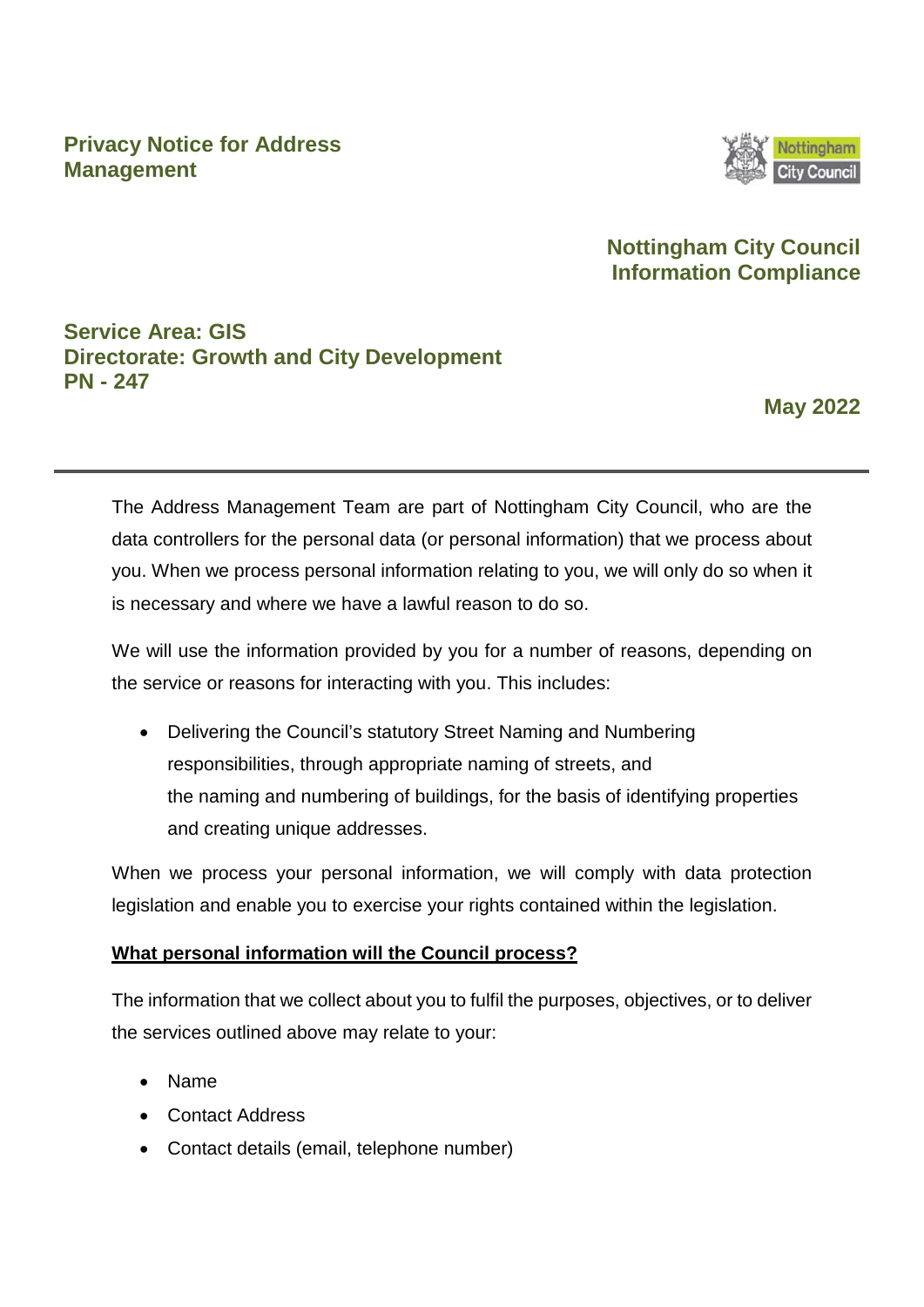# **OFFICIAL**



- Development Address
- Planning application and buildings regulation references, where applicable;
- Whether you are a leaseholder, freeholder or acting on behalf of those individuals

### **Lawful basis for processing**

The basis under which we use your personal information for these purposes is that this is

- necessary for the performance of a task carried out in the public interest by the Council or in the exercise of official authority vested in the Council
- necessary for compliance with a legal obligation to which the Council is subject

These public tasks and legal obligations are a result of the powers and duties contained in:

- (1) the Public Health Act 1925 (street naming), and
- (2) the Town Improvement Clauses Act 1847 as incorporated into the Public Health Act 1875, jointly known as 'The First Scheme' (street numbering), and as applied by paragraph 23 of Schedule 14 to the Local Government Act 1972.

# **Will my information be shared with other organisations or used for other purposes?**

The Council will only share your personal information with other departments within the Council, and with other organisations when it is necessary to provide the services to you, and when we have a lawful reason to do so. The Council may also share your information when we are obliged to by law.

In relation to this service, the Council will share your personal information with:

• Planning, Building Control, Revenues and Benefits, Licensing, or any other Council departments for the purposes of enforcement and/ or rate collection.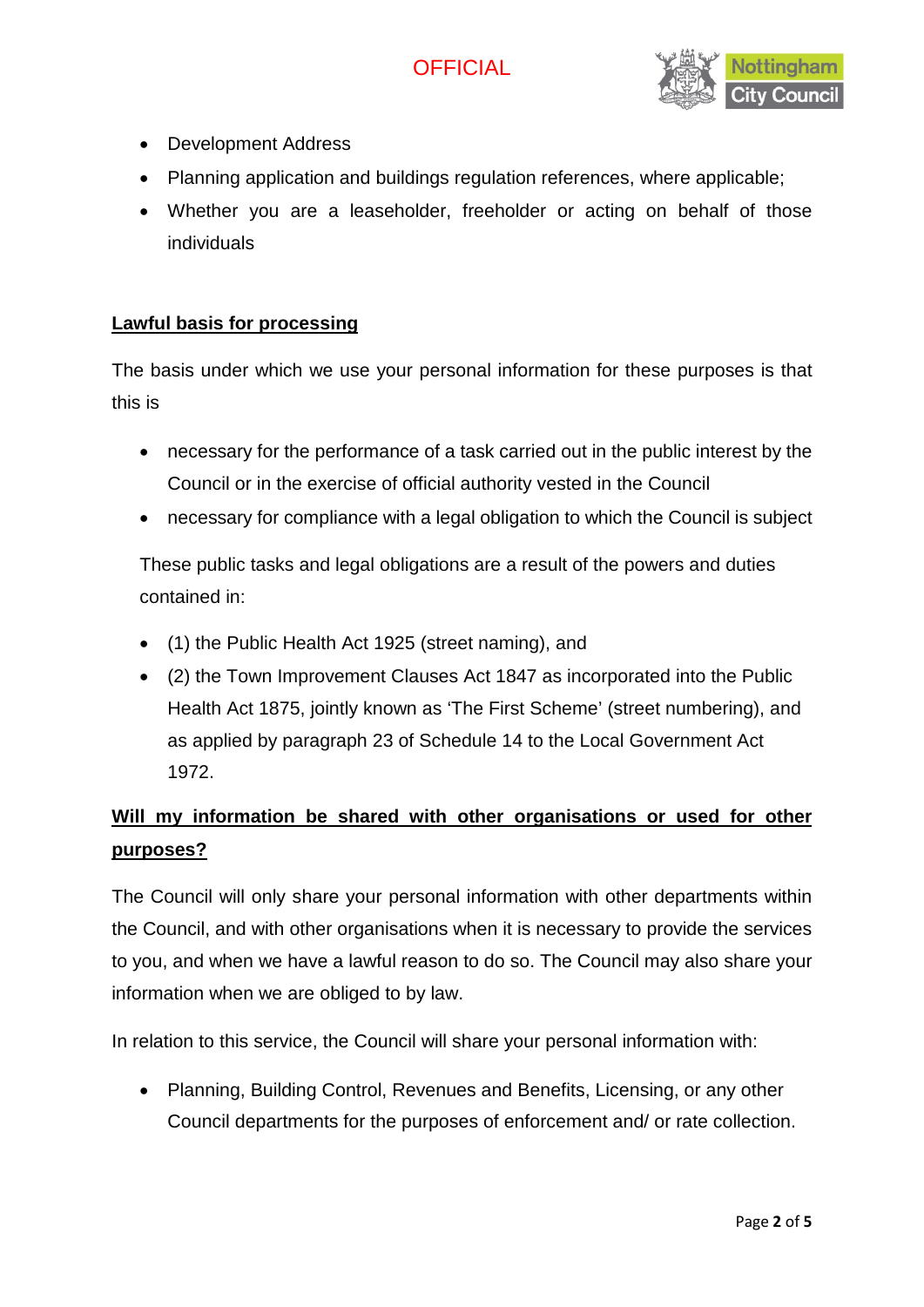# **OFFICIAL**



The information provided by you may also be used for the purpose of any other function carried out by the Council. This may include sharing your information across the Council, or with external organisations. Information about these functions and the legal basis on which information is used for them can be found at <http://www.nottinghamcity.gov.uk/privacy-statement/>

The information will only be used for another purpose where it is lawful to do so.

### **Do I have to provide the information?**

You **are not** obliged by statute or contract to provide some of the information that is specified here. However, if we were unable to process your personal information, we would not be able provide these services.

### **How long will the Council retain the data for?**

The information that you have provided will be kept for 6 years after the last action on the matter.

The Council publish an Information Asset Register (IAR), this will outline the retention periods for the personal data we process. You can find this IAR on our website <https://geoserver.nottinghamcity.gov.uk/information-asset-register/>

### **Information Rights**

The UK General Data Protection Regulation provides for the following rights as prescribed by the legislation:

- A right to request a copy of your information
- A right to request rectification of inaccurate personal data
- A right to request erasure of your data known as 'the right to be forgotten'
- A right to in certain circumstances to request restriction of processing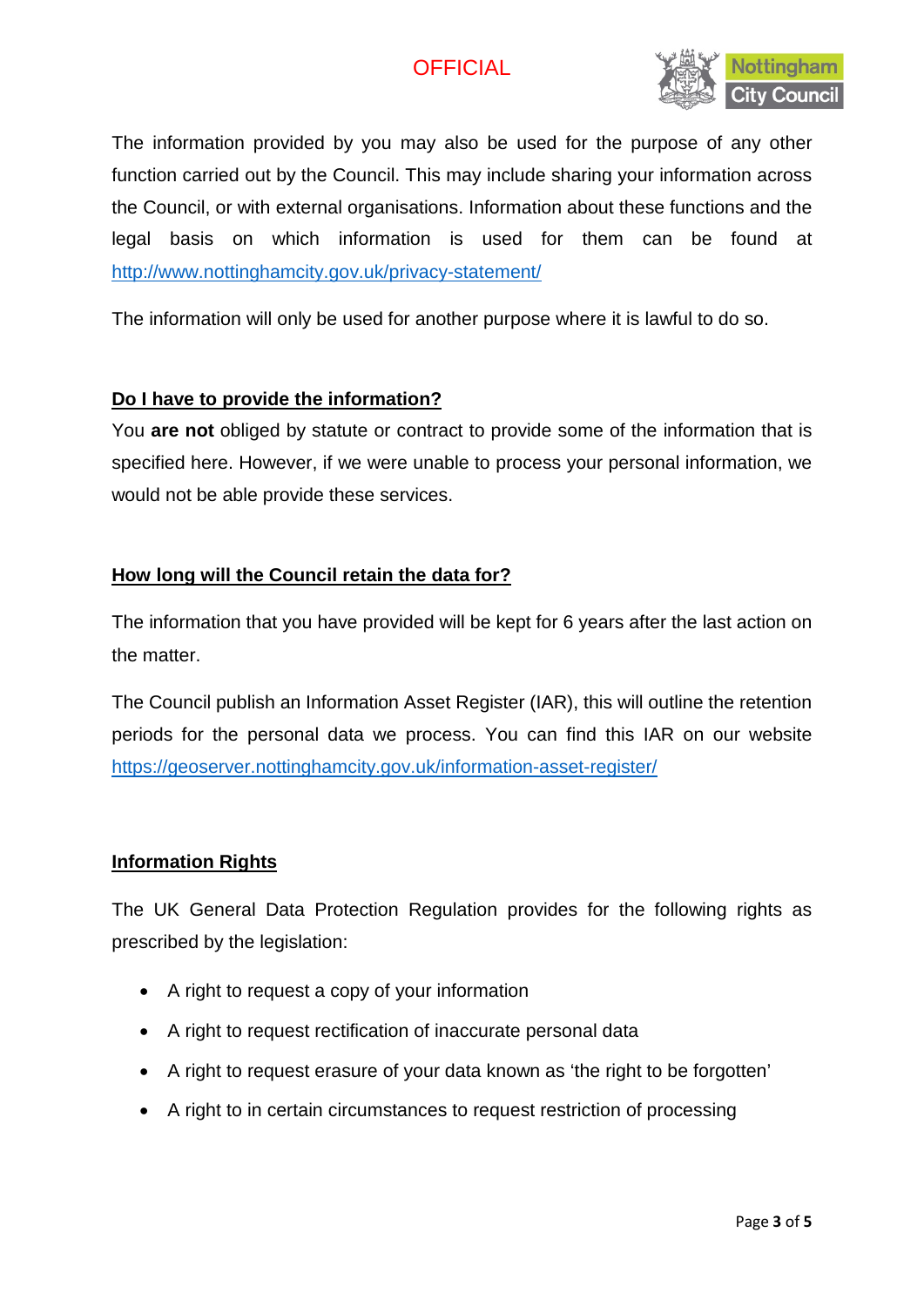

- A right in certain circumstances to request portability of your data to another provider
- A right to object to processing of data in certain circumstances
- A right regarding automated decision making including profiling

However, Nottingham City Council can restrict the above rights in certain circumstances for example to avoid obstructing an investigation, avoid prejudicing the prevention, detection, investigation or prosecution of criminal penalties or to protect the rights and freedoms of others.

#### **Data Protection Officer**

The Data Protection Officer is Naomi Matthews. You can contact the data protection officer at: Loxley House Station Street Nottingham NG2 3NG or at [data.protectionofficer@nottinghamcity.gov.uk](mailto:data.protectionofficer@nottinghamcity.gov.uk)

#### **Information Commissioner's Office**

The Information Commissioner's Office (ICO) website provides guidance on data protection and privacy matters, you can visit the website at [www.ico.org.uk.](http://www.ico.org.uk/) You also have the right to complain to the ICO if you consider that the Council have processed your personal data incorrectly or that we have breached our obligations to you. You can contact the ICO at:

Wycliffe House Water Lane Wilmslow